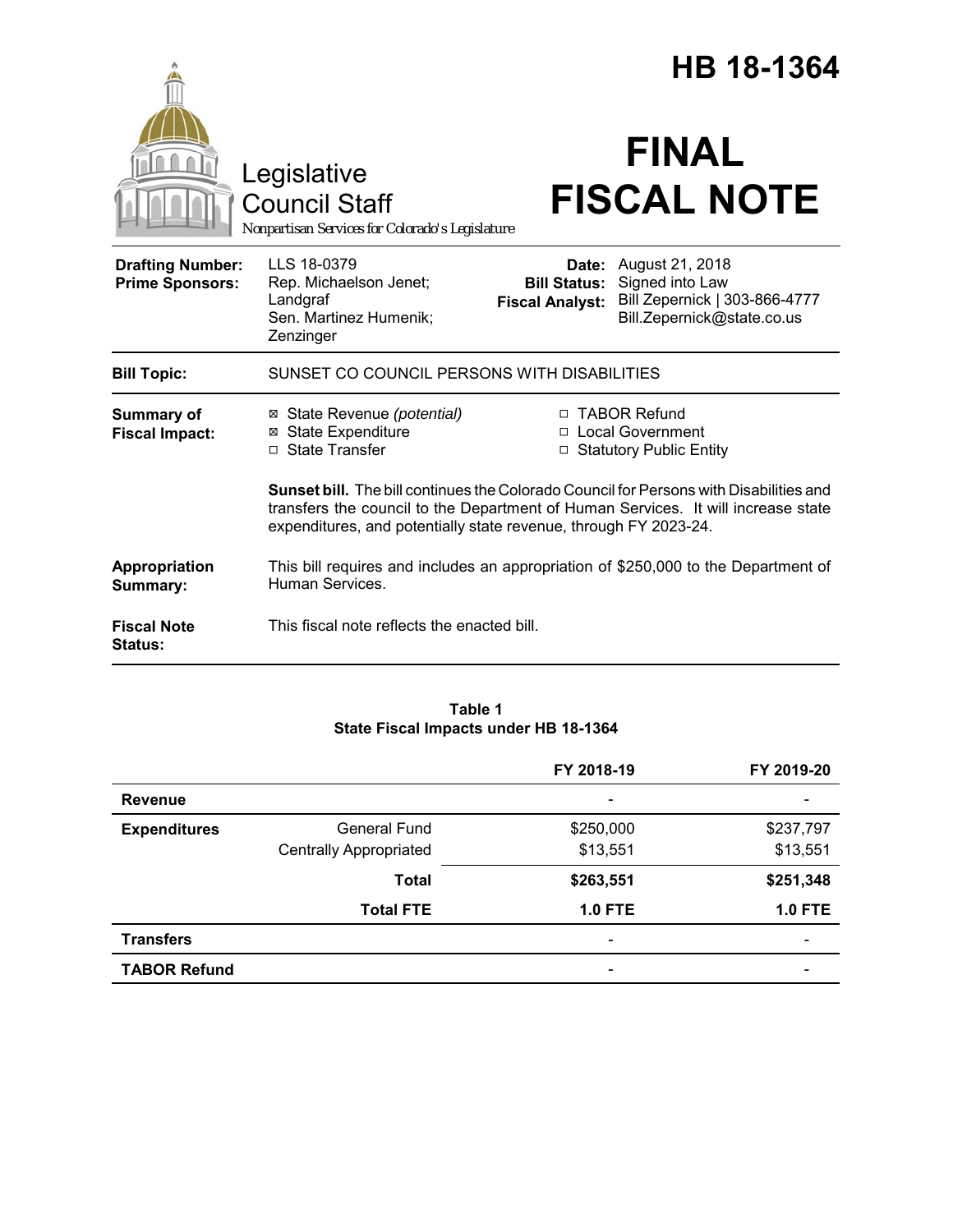August 21, 2018

# **Summary of Legislation**

Under current law, the Colorado Council for Persons with Disabilities (the council) is scheduled to repeal on July 1, 2018. This bill continues the council through September 1, 2023, and makes several changes to the role and function of the council. Among the various changes to the council, the bill:

- relocates the council from the Governor's Office to the Department of Human Services (DHS);
- reduces membership on the council from up to 20 members to 10 members, of which 7 are voting members and 3 are non-voting members;
- specifies the membership criteria and terms, and that the appointing authorities for the council are the Governor (2 voting members) and the executive director of DHS (5 voting members and 3 non-voting members);
- specifies that members serve without compensation but may be reimbursed for actual and necessary expenses;
- requires the council to coordinate with other boards and commissions, monitor the state's implementation of the Americans with Disabilities Act (ADA), and maintain a list of state agency ADA coordinators;
- lists various other duties of the council, including maintaining a website of resources for persons with disabilities, conducting research, acting as an entry point for public grievances concerning disability issues and making referrals to the appropriate resources, and issuing an annual report to the Governor and General Assembly

In addition, the bill creates a process for the DHS to either select a nonprofit organization to perform the duties of the Disabled Parking Education Program or to assign these duties to the council. The bill requires that an interested nonprofit submit an application to operate the education program by September 1, 2019, and that a decision to continue operating the education program with the nonprofit organization or the council be made by December 1, 2019. The DHS may allocate any money appropriated to the disabled parking education program to the nonprofit or the council from the existing Disabled Parking Education and Enforcement Fund. The bill specifies that under no circumstances can a designated nonprofit organization continue operating the education program after July 1, 2020.

### **Background**

The Colorado Council for Persons with Disabilities was created in 2008 and is housed in the Governor's Office. Currently, the Governor may appoint up to 20 members to the council who serve without compensation, but may be reimbursed for actual and necessary expenses. The council has had spending of less than \$5,000 per year for expense reimbursement and other expenses over the last several fiscal years. The fiscal note assumes that no adjustment to the Governor's Office is required if the council is repealed or moved to a different agency.

### **State Revenue**

The bill potentially increases state revenue to the DHS for the council from gifts, grants, and donations. At this time, no source of funding has been identified. Gifts, grants, and donations are exempt from TABOR revenue limits.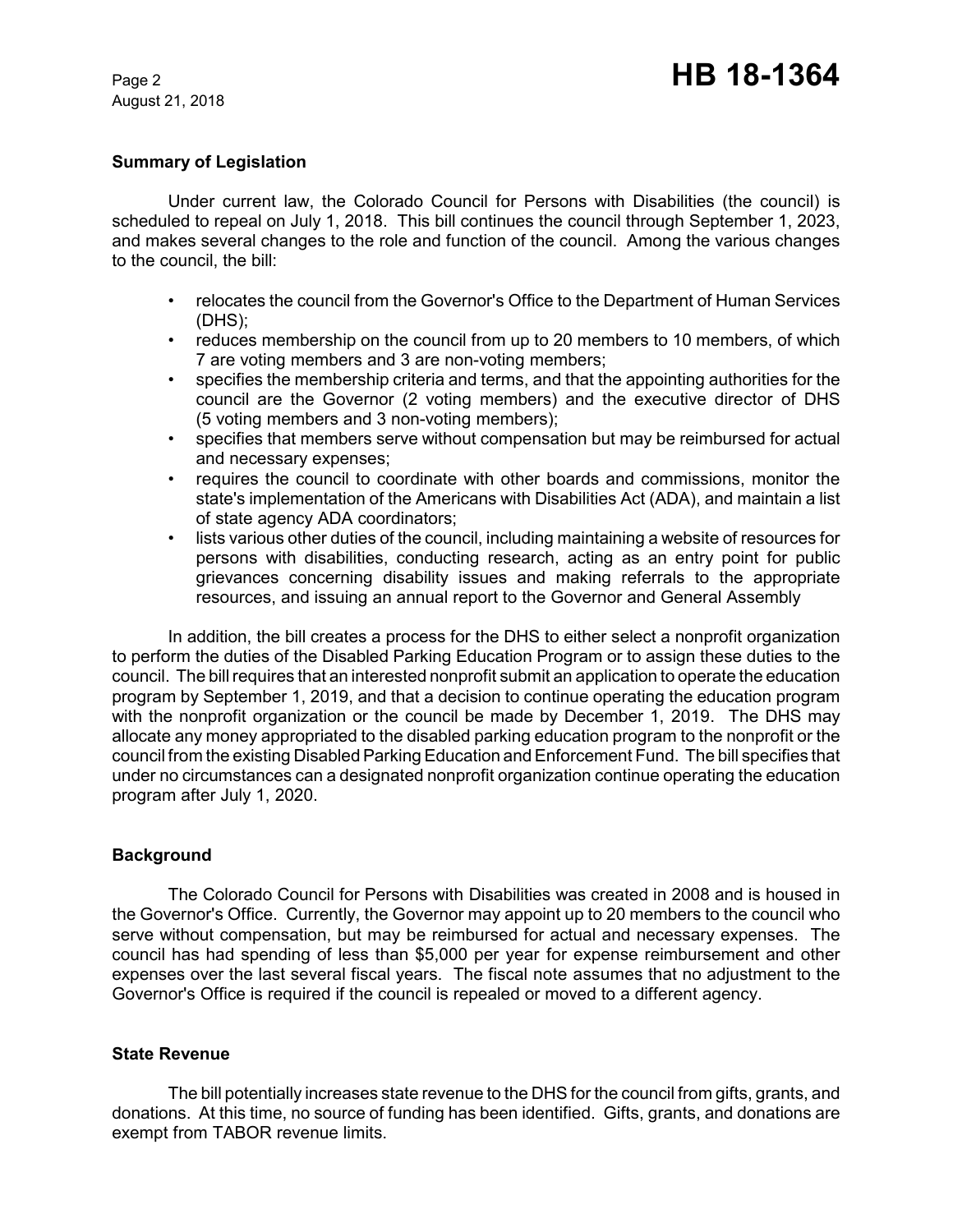# **State Expenditures**

The bill increases costs in the DHS by \$263,551 in FY 2018-19 and \$251,348 in FY 2019-20. Staffing in the DHS is increased by 1.0 FTE per year. Costs for the council, as reconstituted under the bill, are summarized in Table 2 and discussed below.

| <b>Cost Components</b>                               | FY 2018-19     | FY 2019-20     |
|------------------------------------------------------|----------------|----------------|
| <b>Department of Human Services</b>                  |                |                |
| <b>Personal Services</b>                             | \$68,500       | \$68,500       |
| <b>Operating Expenses and Capital Outlay Costs</b>   | \$5,653        | \$950          |
| <b>Travel and Reimbursement</b>                      | \$7,900        | \$7,900        |
| Meeting Accommodations for Persons with Disabilities | \$6,000        | \$6,000        |
| Website                                              | \$10,000       | \$2,500        |
| <b>Disabled Parking Education</b>                    | \$151,947      | \$151,947      |
| Centrally Appropriated Costs*                        | \$13,551       | \$13,551       |
| FTE - Personal Services                              | 1.0 FTE        | $1.0$ FTE      |
| Total                                                | \$263,551      | \$251,348      |
| <b>Total FTE</b>                                     | <b>1.0 FTE</b> | <b>1.0 FTE</b> |

#### **Table 2 Expenditures Under HB 18-1364**

 *\* Centrally appropriated costs are not included in the bill's appropriation.*

**Staffing.** To provide staff support to the council, the DHS requires 1.0 FTE. Staff will organize meetings, communicate with stakeholders, take meeting minutes, publish information on the council website, conduct research, and coordinate with a nonprofit organization on disabled parking education. Personal services, operating, and capital outlay expenses for these staff are shown in Table 2 above.

**Travel and reimbursement.** The fiscal note assumes that the council will hold 6 meetings per year and that at least one meeting will be held outside the Denver metro area each year. Costs to reimburse members for travel and expenses, and for staff travel costs are shown in Table 2 above.

**Meeting accommodation.** The council will have costs to accommodate people with disabilities at their meetings, including support service providers and interpreters. The fiscal note assumes costs of \$1,000 per meeting for these accommodations resulting in total costs of \$6,000.

**Website.** The bill requires the council to maintain a website of resources for persons with disabilities. The fiscal note estimates that the website will cost \$10,000 in the first year and \$2,500 in the second and future years.

**Disabled parking education.** It is estimated that the DHS will have costs of \$151,947 per year to implement the disabled parking education program. It is assumed that this funding will be provided to a contracted nonprofit organization, unless the decision is made to transfer these duties to the council. This funding will be used to conduct stakeholder engagement, holding training sessions, and publish materials relating to disabled parking issues.